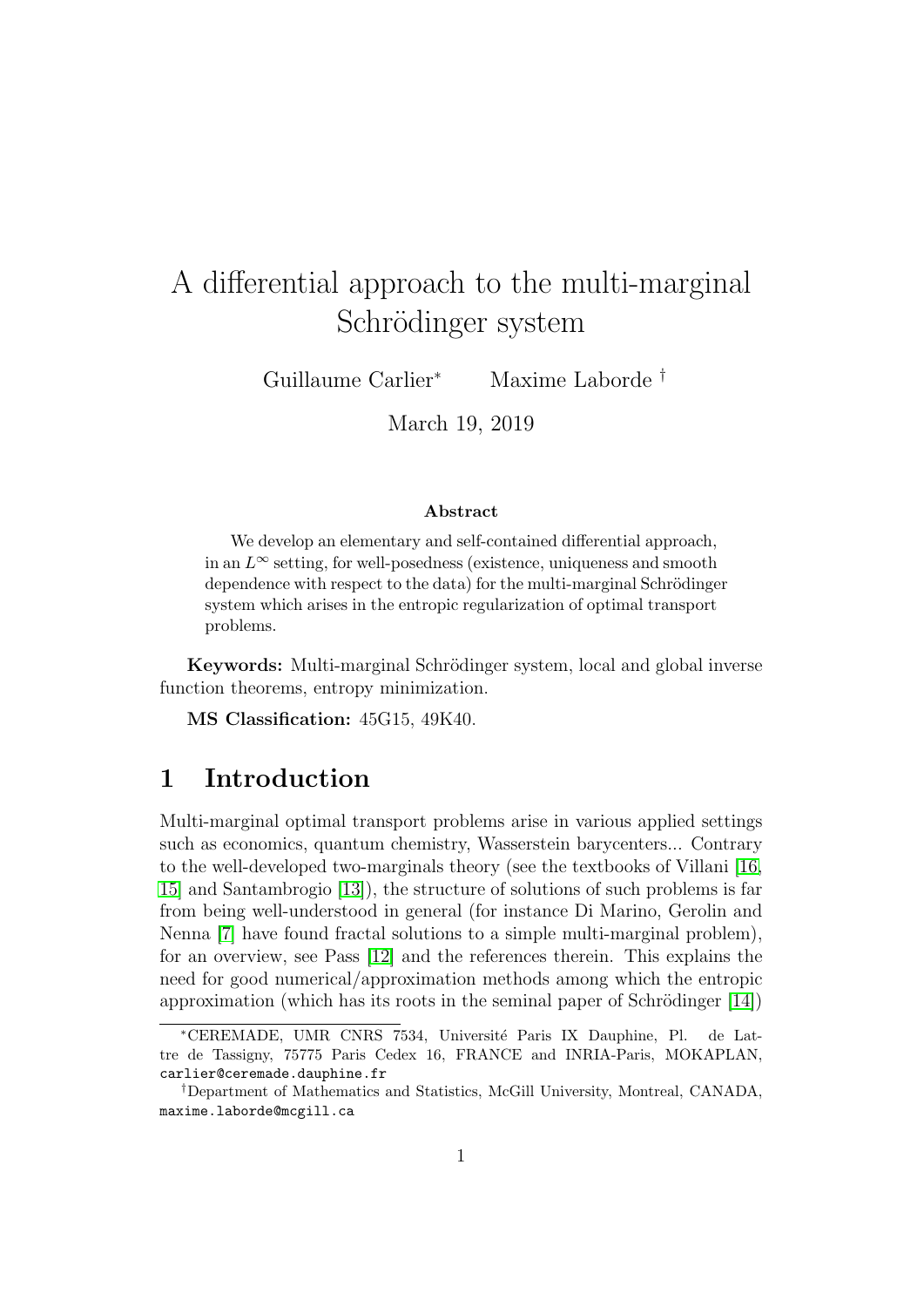method plays a distinguished role both for its simplicity and its efficiency, see Cuturi [\[6\]](#page-11-4), Benamou et al. [\[1\]](#page-10-0). Roughly speaking, as its name indicates, the entropic approximation strategy consists in approximating the initial optimal transport problem by the minimization of a relative entropy with respect to the Gibbs kernel associated to the transport cost. Rigorous Γ-convergence results as well as dynamic formulations for the quadratic transport cost were studied in particular by Léonard, see  $[10]$ ,  $[11]$  and the references therein.

At least formally, joint measures that minimize a relative entropy subject to marginal constraints have a very simple structure, their density is the reference kernel multiplied by the tensor product of potentials (which we will call Schrödinger potentials) which are constrained by the prescribed marginal conditions. However, the existence and regularity of Schrödinger potentials cannot easily be taken for granted as a direct consequence of Lagrange duality because of constraints qualification issues (see Borwein, Lewis and Nussbaum  $[3]$  and Léonard  $[9]$ . The problem at stake is a system of nonlinear integral equations where the data are the kernel and the marginals and the unknowns are the Schrödinger potentials. In the two-marginals case, there is a very elegant contraction argument for the Hilbert projective metric which shows the well-posedness of this system, see in particular [\[3\]](#page-10-1). This contraction argument is constructive and gives linear-convergence of the Sinkhorn algorithm which consists in solving alternatively the two integral equations of the system. It is not obvious to us though whether this approach can be extended to the multi-marginal case (for which existence results exist but, apart from the case of finitely supported measures, rely on rather involved and abstract arguments, see for instance Borwein and Lewis [\[2\]](#page-10-2)). Our goal is to give an elementary differential proof of the well-posedness of the Schrödinger system in an  $L^{\infty}$  setting.

This short paper is organized as follows. Section [2](#page-2-0) is devoted to the presentation of the multi-marginal Schrödinger system and its variational interpretation. Section [3](#page-3-0) deals with local invertibility whereas section [4](#page-7-0) is devoted to global invertibility and well-posedness. Section [5](#page-8-0) gives some further properties of the Schrödinger map.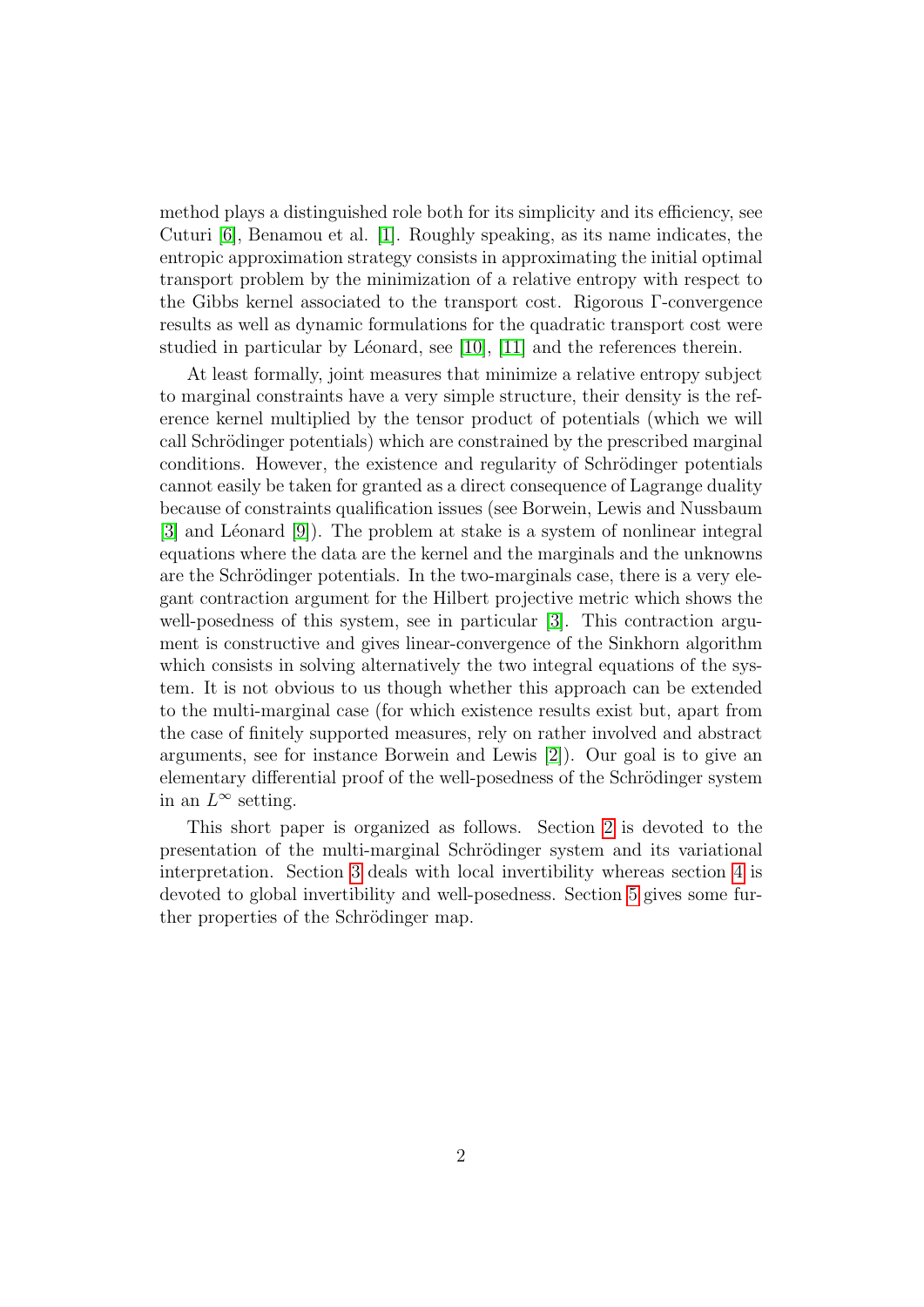## <span id="page-2-0"></span>2 Preliminaries

#### 2.1 Data and assumptions

We are given an integer  $N \geq 2$ , N probability spaces  $(X_i, \mathcal{F}_i, m_i)$ ,  $i =$  $1, \ldots, N$  and set

$$
X := \prod_{i=1}^{N} X_i, \mathcal{F} := \bigotimes_{i=1}^{N} \mathcal{F}_i, \ m := \bigotimes_{i=1}^{N} m_i.
$$
 (2.1)

Given  $i \in \{1, \ldots, N\}$ , we will denote by  $X_{-i} := \prod_{j \neq i}^N X_j$ ,  $m_{-i} := \bigotimes_{j \neq i}^N m_j$ and will always identify X to  $X_i \times X_{-i}$  i.e. will denote  $x = (x_1, \ldots, x_N) \in X$ as  $x = (x_i, x_{-i}).$ 

We shall denote by  $L_{++}^{\infty}(X_i,\mathcal{F}_i,m_i)$  (respectively  $L_{++}^{\infty}(X,\mathcal{F},m)$ ) the interior of the positive cone of  $L^{\infty}(X_i, \mathcal{F}_i, m_i)$  (respectively  $L^{\infty}(X, \mathcal{F}, m)$ ) and consider a kernel  $K \in L^{\infty}_{++}(X, \mathcal{F}, m)$  as well as densities  $\mu_i \in L^{\infty}_{++}(X_i, \mathcal{F}_i, m_i)$ with the same total mass:

<span id="page-2-2"></span>
$$
\int_{X_i} \mu_i \mathrm{d}m_i = \int_{X_j} \mu_j \mathrm{d}m_j, \ i, j \in \{1, ..., N\}. \tag{2.2}
$$

Note that elements of  $L^{\infty}_{++}(X_i, \mathcal{F}_i, m_i)$  are bounded away from 0 so our framework considers only marginals which are equivalent (i.e. have the same negligible sets) with the reference measures  $m_i$ .

Our aim is to show the well-posedness of the multi-marginal Schrödinger system: find potentials  $\varphi_i$  in  $L^\infty(X_i, \mathcal{F}_i, m_i)$  (called Schrödinger potentials) such that for every i and  $m_i$ -almost every  $x_i \in X_i$  one has:

<span id="page-2-1"></span>
$$
\mu_i(x_i) = e^{\varphi_i(x_i)} \int_{X_{-i}} K(x_i, x_{-i}) e^{\sum_{j \neq i} \varphi_j(x_j)} dm_{-i}(x_{-i}). \tag{2.3}
$$

Clearly if  $\varphi = (\varphi_1, \ldots, \varphi_N)$  solves [\(2.3\)](#page-2-1) so does every family of potentials of the form  $(\varphi_1 + \lambda_1, \ldots, \varphi_N + \lambda_N)$  where the  $\lambda_i$ 's are constants with zero-sum, it is therefore natural to add as normalization conditions to [\(2.3\)](#page-2-1) the additional  $N-1$  linear equations:

<span id="page-2-3"></span>
$$
\int_{X_i} \varphi_i \mathrm{d}m_i = 0, \ i = 1, \dots, N - 1. \tag{2.4}
$$

### 2.2 Variational interpretation

It is worth here recalling the origin of the Schrödinger system in terms of minimization problems with multi-marginal constraints. Given  $\mu = (\mu_1, \dots, \mu_N)$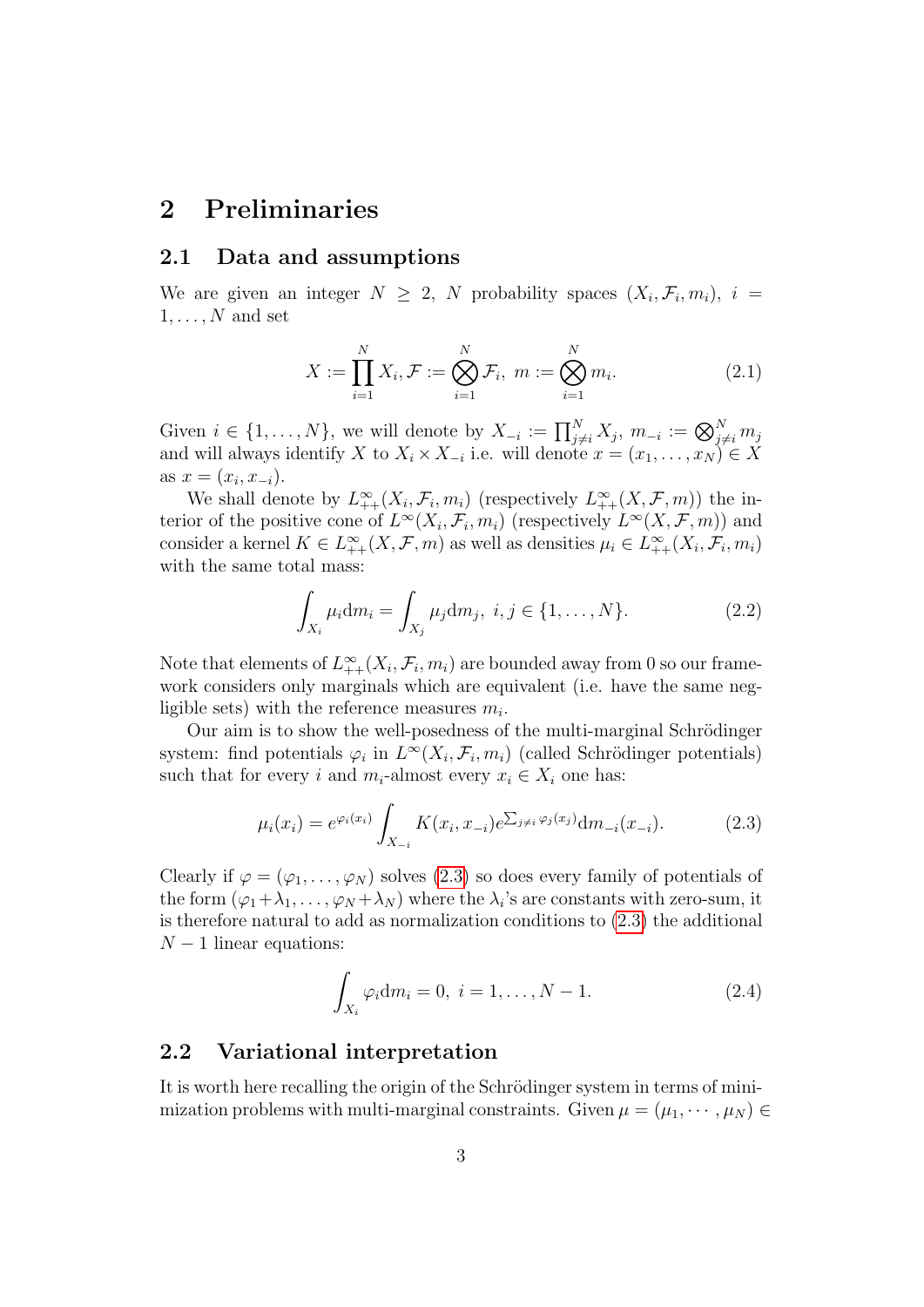$\prod_{i=1}^{N} L_{++}^{\infty}(X_i, \mathcal{F}_i, m_i)$  satisfying [\(2.2\)](#page-2-2), consider the entropy minimization problem

<span id="page-3-1"></span>
$$
\inf_{q \in \Pi(\mu)} H(q|Km) \tag{2.5}
$$

where  $\Pi(\mu)$  is the set of measures on X having marginals  $(\mu_1 m_1, \ldots, \mu_N m_N)$ (the nonemptyness of this set being guaranteed by  $(2.2)$ ), Km denotes the measure (equivalent to m) having density K with respect to m and H denotes the relative entropy:

$$
H(q|Km) := \begin{cases} \int_X \left( \log \left( \frac{1}{K} \frac{dq}{dm} \right) - 1 \right) dq \text{ if } q \ll m \\ +\infty \text{ otherwise.} \end{cases}
$$

A motivation for [\(2.5\)](#page-3-1) is the following, when  $K = e^{-\frac{c}{\varepsilon}}$  is the Gibbs kernel associated to some cost function c and  $\varepsilon > 0$  is a small (temperature) parameter, then [\(2.5\)](#page-3-1) is an approximation of the multi-marginal optimal transport problem which consists in finding a measure in  $\Pi(\mu)$  making the average of the cost c minimal (see [\[10\]](#page-11-5), [\[11\]](#page-11-6), [\[5\]](#page-11-8)).

At least formally, [\(2.5\)](#page-3-1) is dual to the concave unconstrained maximization problem

<span id="page-3-2"></span>
$$
\sup_{\varphi=(\varphi_1,\dots,\varphi_N)} \sum_{i=1}^N \int_{X_i} \varphi_i \mu_i \mathrm{d}m_i - \int_X K(x) e^{\sum_{j=1}^N \varphi_j(x_j)} \mathrm{d}m(x) \tag{2.6}
$$

and if  $\varphi \in \prod_{i=1}^N L^{\infty}(X_i, \mathcal{F}_i, m_i)$  solves [\(2.6\)](#page-3-2) (the point is that the existence of such a maximizer cannot be taken for granted) it is a critical point of the (differentiable) functional in  $(2.6)$  which exactly leads to the Schrödinger system [\(2.3\)](#page-2-1). Moreover interpreting such a  $\varphi$  as a family of Lagrange multipliers associated to the marginal constraints in [\(2.5\)](#page-3-1) leads to the guess that the solution q of [\(2.5\)](#page-3-1) should be of the form  $q = \gamma m$  with a density kernel  $\gamma$ of the form

<span id="page-3-3"></span>
$$
\gamma(x_1,\ldots,x_N) = K(x_1,\ldots,x_N)e^{\sum_{j=1}^N \varphi_j(x_j)}\tag{2.7}
$$

and the requirement that  $q \in \Pi(\mu)$  also leads to [\(2.3\)](#page-2-1). Of course, by concavity, if  $\varphi$  is a bounded solution of [\(2.3\)](#page-2-1) it is a maximizer of [\(2.6\)](#page-3-2) and  $q = \gamma m$ given by  $(2.7)$  solves  $(2.5)$ .

## <span id="page-3-0"></span>3 Local invertibility

Let us define

$$
E := \left\{ \varphi := (\varphi_1, \dots, \varphi_N) \in \prod_{i=1}^N L^{\infty}(X_i, \mathcal{F}_i, m_i) : \int_{X_i} \varphi_i \mathrm{d}m_i = 0, \ i = 1, \dots, N-1 \right\}
$$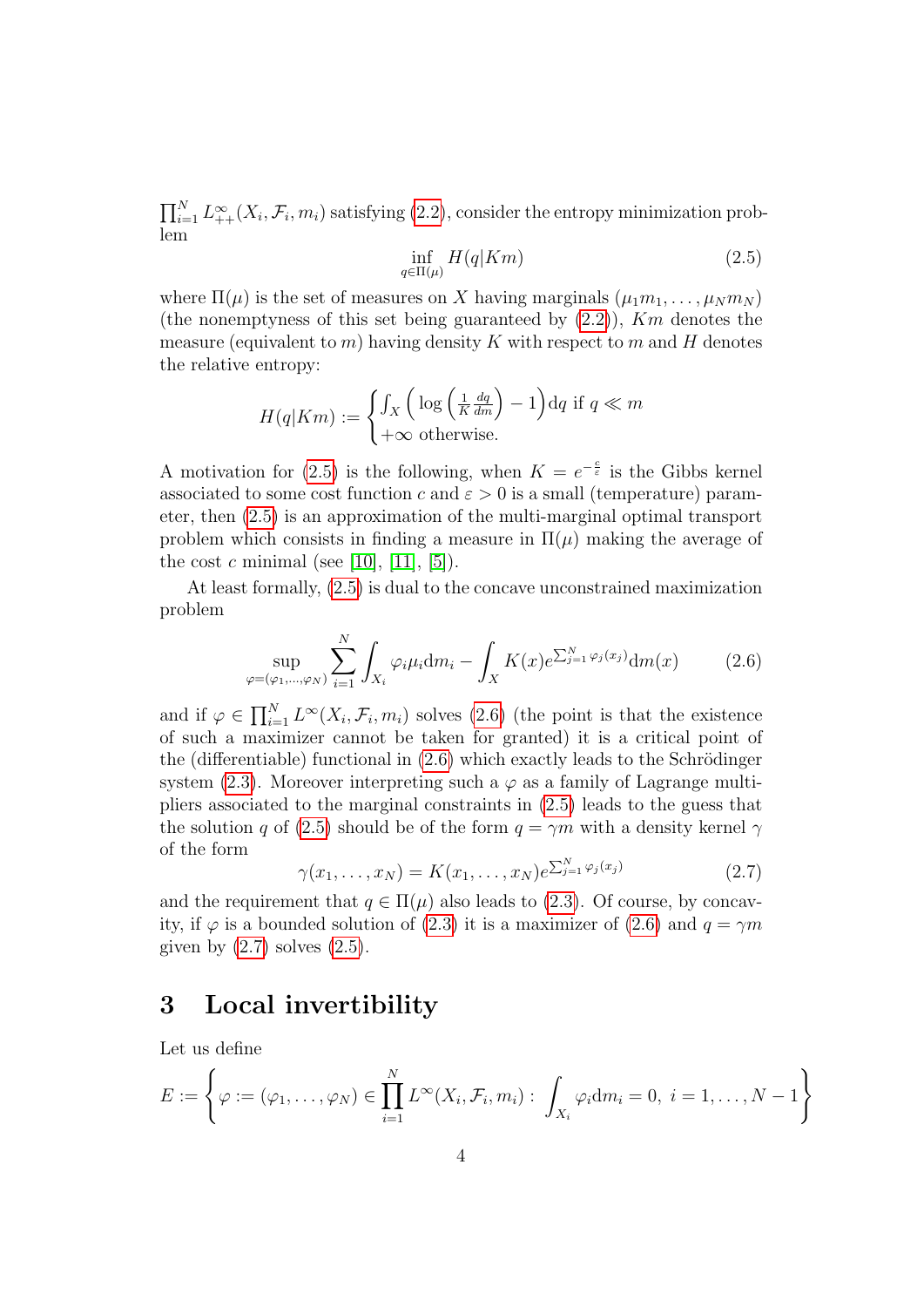which, equipped with the  $L^{\infty}$  $\Pi$ nich, equipped with the  $L^{\infty}$  norm, is a Banach space. For  $\varphi = (\varphi_1, \dots, \varphi_N) \in N$ <br> $\sum_{i=1}^N L^{\infty}(X_i, \mathcal{F}_i, m_i)$  define  $T(\varphi) = (T_1(\varphi), \dots, T_N(\varphi)) \in \prod_{i=1}^N L^{\infty}(X_i, \mathcal{F}_i, m_i)$ by

$$
T_i(\varphi)(x_i) := \int_{X_{-i}} K(x_i, x_{-i}) e^{\sum_{j=1}^N \varphi_j(x_j)} dm_{-i}(x_{-i}).
$$
\n(3.1)

Note that  $T(E) = T(\prod_{i=1}^{N} L^{\infty}(X_i, \mathcal{F}_i, m_i)) \subset F_{++}$  where

$$
F_{++} := F \cap \prod_{i=1}^{N} L_{++}^{\infty}(X_i, \mathcal{F}_i, m_i), \tag{3.2}
$$

and

$$
F := \left\{ \mu \in \prod_{i=1}^{N} L^{\infty}(X_i, \mathcal{F}_i, m_i) : \int_{X_1} \mu_1 dm_1 = \ldots = \int_{X_N} \mu_N dm_N \right\}.
$$
 (3.3)

With these definitions the Schrödinger system simply writes  $\mu = T(\varphi)$ .

It will also be convenient to define the map  $T = (T_1, \ldots, T_N)$  by  $T_i(\varphi) := (T_i(\cdot), \ldots, T_N)$  $log(T_i(\varphi))$  for  $\varphi = (\varphi_1, \ldots, \varphi_N) \in \prod_{i=1}^N L^{\infty}(X_i, \mathcal{F}_i, m_i)$  i.e.

$$
\widetilde{T}_i(\varphi)(x_i) := \varphi_i(x_i) + \log \Big( \int_{X_{-i}} K(x_i, x_{-i}) e^{\sum_{j \neq i} \varphi_j(x_j)} \mathrm{d}m_{-i}(x_{-i}) \Big). \tag{3.4}
$$

Let us then observe that both  $\overline{T}$  and  $T$  are of class  $C^{\infty}$ , more precisely for  $\varphi$  and h in  $\prod_{i=1}^{N} L^{\infty}(X_i, \mathcal{F}_i, m_i)$ , we have

$$
\widetilde{T}'_i(\varphi)(h)(x_i) = h_i(x_i) + \frac{\int_{X_{-i}} K(x_i, x_{-i}) e^{\sum_{k \neq i} \varphi_k(x_k)} \sum_{j \neq i} h_j(x_j) dm_{-i}(x_{-i})}{\int_{X_{-i}} K(x_i, x_{-i}) e^{\sum_{j \neq i} \varphi_j(x_j)} dm_{-i}(x_{-i})}
$$

and

<span id="page-4-1"></span>
$$
T'_{i}(\varphi)(h)(x_{i}) = e^{\widetilde{T}_{i}(\varphi)(x_{i})}\widetilde{T}'_{i}(\varphi)(h)(x_{i}). \qquad (3.5)
$$

Let us fix  $\varphi := (\varphi_1, \ldots, \varphi_N) \in E$ , observe that  $\widetilde{T}'(\varphi)$  extends (and we still denote by  $\tilde{T}'(\varphi)$  this extension) to a bounded linear self map of  $\prod_{i=1}^{N} L^2(X_i, \mathcal{F}_i, m_i)$  which is of the form

$$
\widetilde{T}'(\varphi) := \mathrm{id} + L \tag{3.6}
$$

with L a compact<sup>[1](#page-4-0)</sup> linear self map of  $\prod_{i=1}^{N} L^2(X_i, \mathcal{F}_i, m_i)$ . We then have the following:

<span id="page-4-0"></span><sup>1</sup>Indeed,  $L_i(h) = \sum_{j \neq i} L_{ij}(h_j)$  and  $L_{ij}$  is an integral Hilbert-Schmidt operator.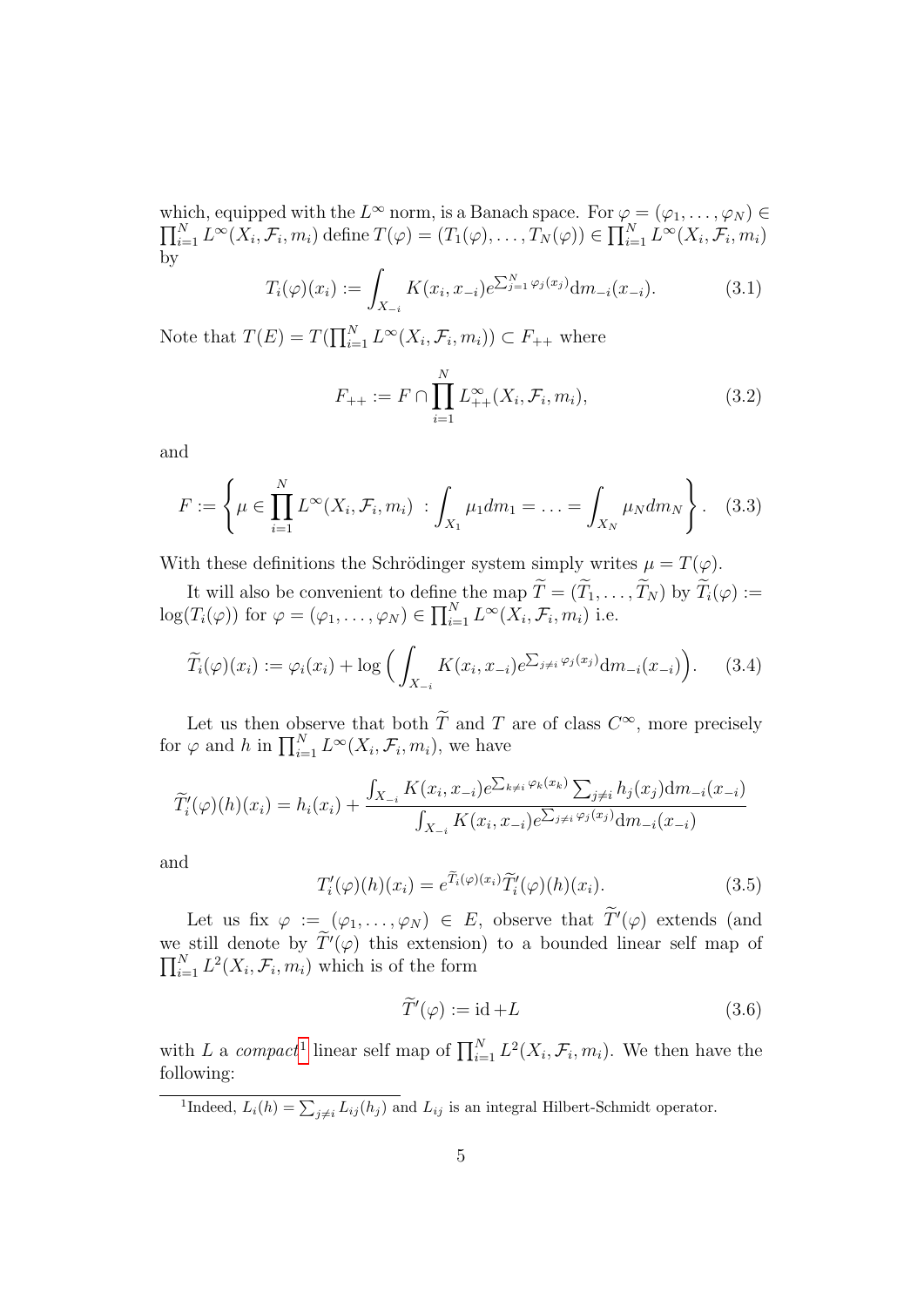<span id="page-5-1"></span>**Proposition 3.1.** Let  $\varphi \in E$  then  $T'(\varphi)$  is an isomorphism between E and F. In particular, T is a local  $C^{\infty}$  diffeomorphism between E and F, and  $T(E)$  is open in  $F_{++}$ .

Proof. In view of [\(3.5\)](#page-4-1), the desired invertibility claim amounts to show that  $T'(\varphi)$  is an isomorphism between E and  $F_{\varphi}$  the linear subspace of codimension  $N-1$  consisting of  $\theta = (\theta_1, \ldots, \theta_N) \in \prod_{i=1}^N L^{\infty}(X_i, \mathcal{F}_i, m_i)$  which satisfy

<span id="page-5-0"></span>
$$
\int_{X_1} e^{\widetilde{T}_1(\varphi)} \theta_1 \mathrm{d}m_1 = \dots = \int_{X_N} e^{\widetilde{T}_N(\varphi)} \theta_N \mathrm{d}m_N. \tag{3.7}
$$

Let us also denote by  $F_{\varphi,2}$  the set of all  $\theta = (\theta_1, \ldots, \theta_N) \in \prod_{i=1}^N L^2(X_i, \mathcal{F}_i, m_i)$ which satisfy [\(3.7\)](#page-5-0).

As noted above, one can write  $\widetilde{T}'(\varphi) = id + L$  on  $\prod_{i=1}^N L^2(X_i, \mathcal{F}_i, m_i)$  with L compact. Let us define the probability measure  $Q_{\varphi}$  on X given by

<span id="page-5-2"></span>
$$
Q_{\varphi}(\mathrm{d}x) = \frac{K(x)e^{\sum_{j=1}^{N} \varphi_{j}(x_{j})}m(\mathrm{d}x)}{\int_{X} K(x)e^{\sum_{j=1}^{N} \varphi_{j}(x_{j})} \mathrm{d}m(x)}.
$$
(3.8)

For  $i = 1, \ldots, N$ , let us now disintegrate  $Q_{\varphi}$  with respect to its *i*-th marginal  $Q^i_\varphi$ :

<span id="page-5-3"></span>
$$
Q_{\varphi}(\mathrm{d}x_i, \mathrm{d}x_{-i}) = Q_{\varphi}^{-i}(\mathrm{d}x_{-i}|x_i) \otimes Q_{\varphi}^i(\mathrm{d}x_i)
$$
\n(3.9)

where  $Q_{\varphi}^{-i}(\mathrm{d}x_{-i}|x_i)$  is the conditional probability of  $x_{-i}$  given  $x_i$  according to  $Q_{\varphi}$ . The compact operator L can then conveniently be expressed in terms of the corresponding conditional expectations operators. Indeed, setting  $L(h)$  =  $(L_1(h), \ldots, L_N(h))$ , we obviously have

$$
L_i(h)(x_i) = \int_{X_{-i}} \Big( \sum_{j \neq i} h_j(x_j) \Big) Q_{\varphi}^{-i}(\mathrm{d}x_{-i}|x_i) \text{ for } m_i\text{-a.e. } x_i \in X_i.
$$

Let  $h \in \prod_{i=1}^N L^2(X_i, \mathcal{F}_i, m_i)$  be such that  $\widetilde{T}'(\varphi)(h) = 0$  (equivalently  $T'(\varphi)(h) =$ 0) i.e. for every i and  $m_i$ -a.e.  $x_i \in X_i$ , there holds

$$
h_i(x_i) = -\int_{X_{-i}} \Big(\sum_{j \neq i} h_j(x_j)\Big) Q_{\varphi}^{-i}(\mathrm{d}x_{-i}|x_i)
$$

multiplying by  $h_i(x_i)$  and then integrating with respect to  $Q^i_{\varphi}$  gives

$$
\int_{X_i} h_i^2(x_i) \mathrm{d}Q_{\varphi}^i(x_i) = -\sum_{j,j \neq i} \int_X h_i(x_i) h_j(x_j) \mathrm{d}Q_{\varphi}(x)
$$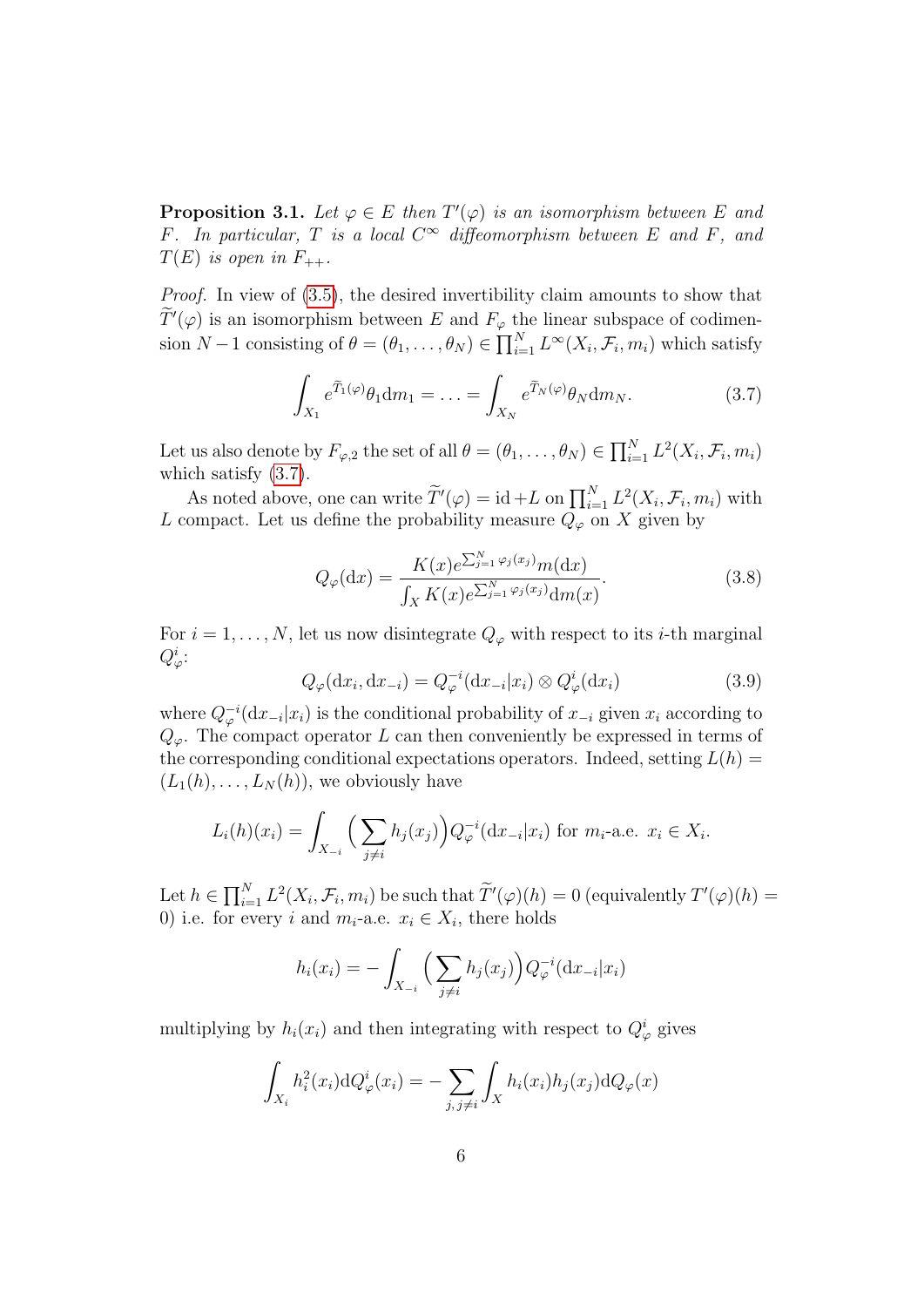summing over *i* thus yields

$$
\int_{X} \Big(\sum_{i=1}^{N} h_{i}(x_{i})\Big)^{2} dQ_{\varphi}(x) = \sum_{i=1}^{N} \int_{X_{i}} h_{i}^{2}(x_{i}) dQ_{\varphi}^{i}(x_{i}) + \sum_{i,j,j \neq i} \int_{X} h_{i}(x_{i}) h_{j}(x_{j}) dQ_{\varphi}(x) \n= 0.
$$

Since  $Q_{\varphi}$  is equivalent to m, we deduce that  $\sum_{i=1}^{N} h_i(x_i) = 0$  m-a.e. that is h is constant and its components sum to 0. Hence  $\ker(\widetilde{T}'(\varphi))$  has dimension  $N-1$  and  $\ker(T'(\varphi)) \cap E = \{0\}$  i.e.  $T'(\varphi)$  is one to one on E.

Since L is a compact operator of  $L^2$  and ker(id +L) has dimension  $N-1$ , it follows from the Fredholm alternative Theorem (see chapter VI of [\[4\]](#page-11-9)) that  $R(\text{id} + L)$  has codimension  $N - 1$ . Differentiating the relation

$$
\int_{X_i} e^{\widetilde{T}_i(\varphi)} \mathrm{d}m_i = \int_{X_j} e^{\widetilde{T}_j(\varphi)} \mathrm{d}m_j, \ i, j \in \{1, \dots, N-1\}
$$

gives

$$
\int_{X_i} e^{\widetilde{T}_i(\varphi)} \widetilde{T}'_i(\varphi)(h) \mathrm{d}m_i = \int_{X_j} e^{\widetilde{T}_j(\varphi)} \widetilde{T}'_j(\varphi)(h) \mathrm{d}m_j, \ i, j \in \{1, \dots, N-1\}
$$

i.e.  $\widetilde{T}'(\varphi)(h) \in F_{\varphi}$  for every  $h \in \prod_{i=1}^{N} L^{\infty}(X_i, \mathcal{F}_i, m_i)$ . Likewise, we also have  $\widetilde{T}'(\varphi)(h) \in F_{\varphi,2}$ , for every  $h \in \prod_{i=1}^N L^2(X_i, \mathcal{F}_i, m_i)$ . Since  $F_{\varphi,2}$  has codimension  $N-1$ , we get

$$
R(\mathrm{id} + L) = \widetilde{T}'(\varphi) \Big( \prod_{i=1}^{N} L^2(X_i, \mathcal{F}_i, m_i) \Big) = F_{\varphi, 2}.
$$
 (3.10)

In particular, for every  $\theta \in F_{\varphi}$  there exists  $h \in \prod_{i=1}^{N} L^2(X_i, \mathcal{F}_i, m_i)$  such that  $\theta = h + L(h)$  since obviously L maps  $\prod_{i=1}^{N} L^2(X_i, \mathcal{F}_i, m_i)$  into  $\prod_{i=1}^{N} L^{\infty}(X_i, \mathcal{F}_i, m_i)$ we have  $h \in \prod_{i=1}^N L^{\infty}(X_i, \mathcal{F}_i, m_i)$ . Finally, since  $\widetilde{T}'(\varphi)(h) = \widetilde{T}'(\varphi)(\widetilde{h})$  whenever  $h-\widetilde{h}$  is a vector of constants summing to zero, we may also assume that  $h \in E$ . This shows that  $\widetilde{T}'(\varphi)(E) = F_{\varphi}$  or equivalenty  $T'(\varphi)(E) = F$ .

We have shown that  $T'(\varphi)$  is an isomorphism between the Banach spaces  $E$  and  $F$ , the local invertibility claim thus directly follows from the inverse function Theorem.

 $\Box$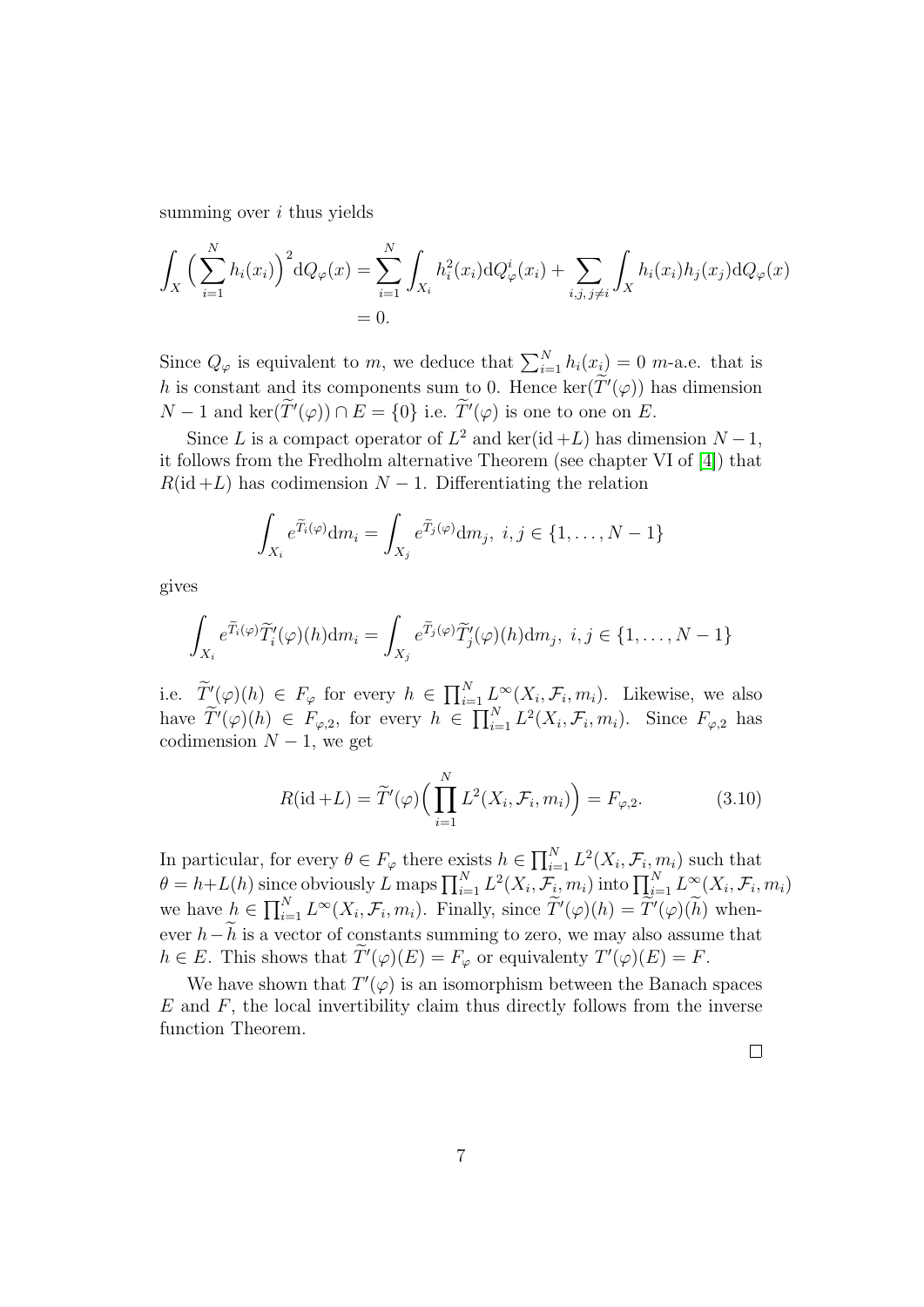### <span id="page-7-0"></span>4 Global invertibility and well-posedness

To pass from local to global invertibility of  $T$ , we invoke classical arguments  $\alpha$  la Caccioppoli-Hadamard (see for instance  $[8]$ ). First of all, it is easy to see that  $T$  is one to one on  $E$ :

<span id="page-7-3"></span>**Proposition 4.1.** The map  $T$  is injective on  $E$ .

*Proof.* If  $\varphi$  and  $\psi$  are in E and  $T(\varphi) = T(\psi) := \mu$ , then both  $\varphi$  and  $\psi$  are solutions of the maximization problem  $(2.6)$ , since the functional in  $(2.6)$  is the sum of a linear term and a term that is strictly concave in the direct sum of the potentials we should have  $\sum_{i=1}^{N} \varphi_i(x_i) = \sum_{i=1}^{N} \psi_i(x_i)$  which by the normalization conditions in the definition of E implies that  $\varphi = \psi$ .  $\Box$ 

Next we observe that:

<span id="page-7-2"></span>**Lemma 4.2.**  $T(E)$  is closed in  $F_{++}$ .

*Proof.* Let  $(\varphi^n)_n \in E^{\mathbb{N}}$  be such that  $\mu^n := T(\varphi^n)$  converges in  $L^{\infty}$  to some  $\mu \in F_{++}$ . Let  $\psi^n = (\varphi_1^n + \lambda_1^n, \ldots, \varphi_N^n + \lambda_N^n)$  where the  $\lambda_i^n$ 's are constant which sum to zero and chosen in such a way that

<span id="page-7-4"></span>
$$
\int_{X_i} e^{\psi_i^n} \mathrm{d}m_i = 1, \ i = 1, \dots, N - 1,\tag{4.1}
$$

this ensures that  $\mu^n = T(\psi^n)$  i.e. for every i and  $m_i$ - a.e.  $x_i \in X_i$ 

<span id="page-7-1"></span>
$$
\log(\mu_i^n(x_i)) = \psi_i^n(x_i) + \log\left(\int_{X_{-i}} K(x_i, x_{-i}) q_{-i}^n(x_{-i}) \mathrm{d}m_{-i}(x_{-i})\right) \tag{4.2}
$$

where

$$
q_{-i}^n(x_{-i}) := e^{\sum_{j\neq i} \psi_j^n(x_j)}.
$$

Since  $(\mu_N^n)_n$  is uniformly bounded and bounded away from 0 and so is K, we deduce that  $(e^{\psi_N^n})_n$  is bounded and bounded away from 0 in  $L^{\infty}$  i.e.  $(\psi_N^n)_n$  is bounded in  $L^\infty(X_N, \mathcal{F}_N, m_N)$ . From this  $L^\infty$  bound on  $(\psi_N^n)_n$ , the fact that  $K \in L^{\infty}_{++}(X, \mathcal{F}, m)$  and the uniform bounds from above and from below on  $\mu_i^n$ , we deduce that  $\psi_i^n$  is bounded in  $L^\infty$  for  $i = 1, \ldots, N - 1$ 1. In particular, taking subsequences if necessary, we may assume that for every *i*,  $(q_{-i}^n)_n$  converges weakly  $*$  in  $L^{\infty}(X_{-i}, \mathcal{F}_{-i}, m_{-i})$  to some  $q_{-i}$ , in particular  $\int_{X_{-i}} K(x_i, x_{-i}) q_{-i}^n(x_{-i}) dm_{-i}(x_{-i})$  converges for  $m_i$ -a.e.  $x_i$  to  $\int_{X_{-i}} K(x_i, x_{-i}) q_{-i}(x_{-i}) dm_{-i}(x_{-i})$ . But since  $\log(\mu_i^n)$  converges in  $L^\infty(X_i, \mathcal{F}_i, m_i)$ to  $log(\mu_i)$ , we deduce from [\(4.2\)](#page-7-1) that  $\psi_i^n$  converges  $m_i$ -a.e. (and also in  $L^p$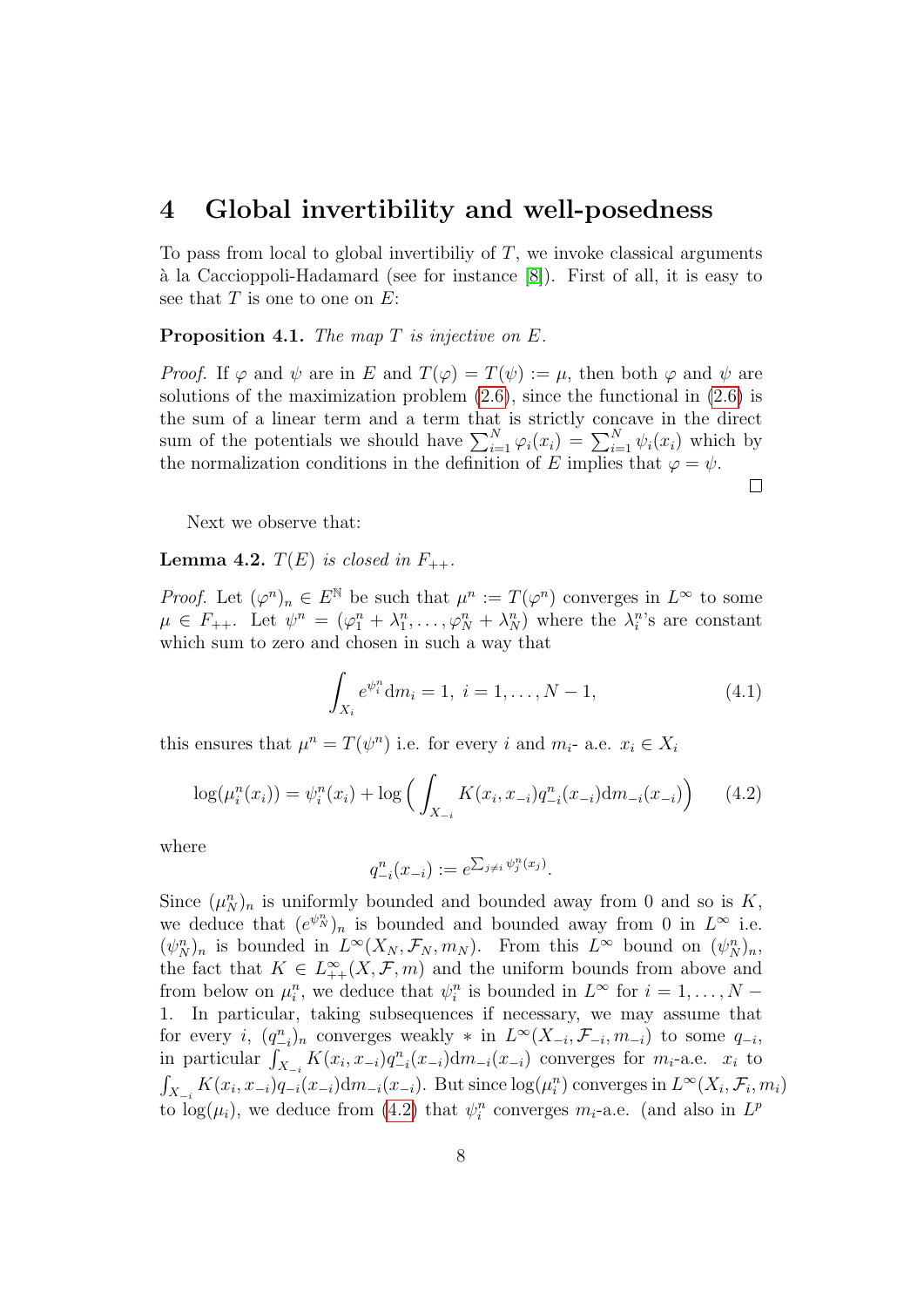for every  $p \in [1, +\infty)$  by Lebesgue's dominated convergence Theorem) to some  $\psi_i \in L^{\infty}$ . Passing to the limit in [\(4.2\)](#page-7-1), we then have  $\mu = T(\psi)$  or equivalently  $\mu = T(\varphi)$  for  $\varphi \in E$  such that  $\varphi - \psi$  is constant. This shows that  $T(E)$  is closed in  $F_{++}$ .

We are now in position to state our main result:

<span id="page-8-1"></span>**Theorem 4.3.** For every  $\mu \in F_{++}$ , the multi-marginal Schrödinger system [\(2.3\)](#page-2-1) admits a unique solution  $\varphi = S(\mu) \in E$ , moreover  $S \in C^{\infty}(F_{++}, E)$ .

*Proof.* It follows from Proposition [3.1](#page-5-1) that  $T(E)$  is open in  $F_{++}$  and Lemma [4.2](#page-7-2) ensures it is closed in  $F_{++}$ , since  $F_{++}$  is connected (it is actually convex) we deduce that  $T(E) = F_{++}$ . Together with Proposition [4.1](#page-7-3) this implies that T is a bijection between E and  $F_{++}$ , the smoothness claim then follows from Proposition [3.1.](#page-5-1)  $\Box$ 

### <span id="page-8-0"></span>5 Further properties of the Schrödinger map

From now on, we refer to the smooth map  $S = T^{-1} : F_{++} \to E$  from Theorem [4.3](#page-8-1) as the Schrödinger map. Our aim now is to study the (local) Lipschitz behavior of S. Given  $M \geq 1$  we define

$$
F_{++,M} := \{ \mu \in F_{++} : \frac{1}{M} \le \mu_i \le M \ m_i \text{-a.e.} \}. \tag{5.1}
$$

Let us start with an elementary a priori bound:

<span id="page-8-2"></span>**Lemma 5.1.** For every  $M \geq 1$  there is a constant  $R_M$  such that  $S(F_{++,M})$ is included in the ball of radius  $R_M$  of  $\prod_{i=1}^N L^{\infty}(X_i, \mathcal{F}_i, m_i)$ .

*Proof.* Let  $\mu \in F_{++,M}$  and  $\varphi = S(\mu)$ , as in the proof of Lemma [4.2](#page-7-2) we introduce constants  $\lambda_i$  with zero sum such that  $\mu = T(\psi)$  with  $\psi_i = \varphi_i + \lambda_i$ is normalized by  $(4.1)$  (instead of  $(2.4)$ ). Using the fact that K is bounded and bounded away from 0, that  $M^{-1} \leq \mu_N \leq M$ , [\(4.1\)](#page-7-4) and  $\mu_N = T_N(\psi)$ gives upper and lower bounds on  $e^{\psi_N}$  i.e. an  $L^{\infty}$  bound (depending on M and K only) on  $\psi_N$ . This bound and  $\mu_i = T_i(\psi)$  in turn provide  $L^{\infty}$  bounds on  $\psi_i$  for  $i = 1, ..., N - 1$ . Finally, we get bounds on the constants  $\lambda_i$  since  $\lambda_i = \int_{X_i} \psi_i \mathrm{d}m_i$  for  $i = 1, \ldots, N-1$  and  $\lambda_N = -\sum_{i=1}^{N-1} \lambda_i$ . This gives the desired bounds on  $\varphi = S(\mu)$ .

 $\Box$ 

 $\Box$ 

More interesting in possible applications, is the Lipschitz behavior of S given by the following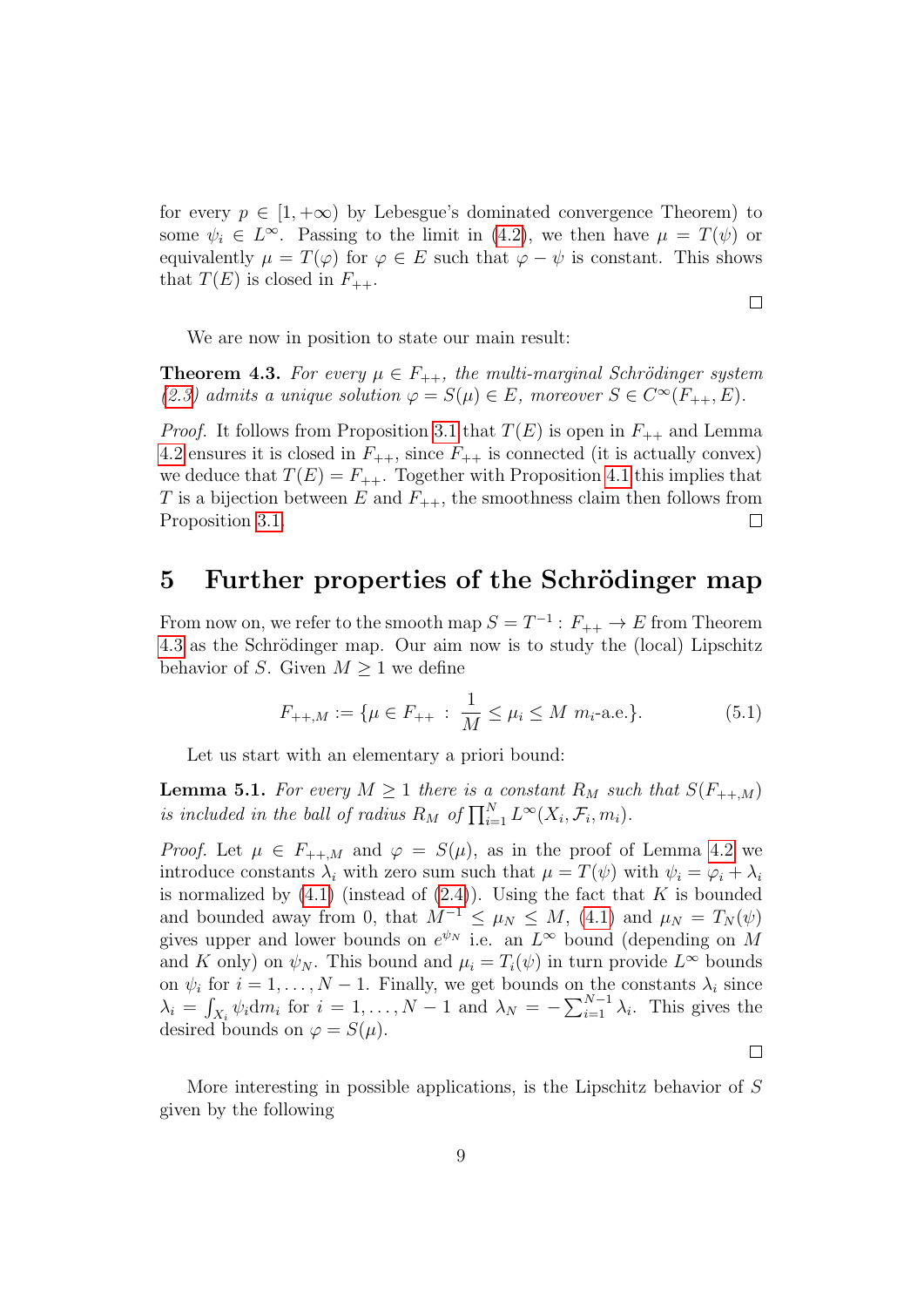**Theorem 5.[2](#page-9-0).** For every  $M \geq 1$  there is a constant  $C_M$ , such that<sup>2</sup> for every  $\mu$  and  $\nu$  in  $F_{++,M}$ , there holds

<span id="page-9-4"></span>
$$
||S(\mu) - S(\nu)||_{L^2} \le C_M ||\mu - \nu||_{L^2},
$$
\n(5.2)

and

<span id="page-9-5"></span>
$$
||S(\mu) - S(\nu)||_{L^{\infty}} \le C_M ||\mu - \nu||_{L^{\infty}}.
$$
\n(5.3)

*Proof.* Let  $\mu \in F_{++,M}$  and  $\varphi = S(\mu) \in E$ , our aim is to estimate the operator norm of  $S'(\mu) = [T'(\varphi)]^{-1}$  (first in  $L^2$  and then in  $L^{\infty}$ ). Let  $\theta \in F$  and  $h = S'(\mu)(\theta)$  i.e.  $T'(\varphi)(h) = \theta$  which can be rewritten as

$$
\widetilde{T}'_i(\varphi)(h) = \widetilde{\theta}_i \text{ with } \widetilde{\theta}_i := \frac{\theta_i}{\mu_i}.
$$
\n(5.4)

Defining the measure  $Q_{\varphi}$  by [\(3.8\)](#page-5-2) and disintegrating it with respect to its  $i$ -th marginal as in  $(3.9)$  in the proof of proposition [3.1](#page-5-1) gives that for every i and  $m_i$ -a.e.  $x_i$  one has

<span id="page-9-1"></span>
$$
\widetilde{\theta}_i(x_i) = h_i(x_i) + \int_{X_{-i}} \Big(\sum_{j \neq i} h_j(x_j)\Big) Q_{\varphi}^{-i}(\mathrm{d}x_{-i}|x_i). \tag{5.5}
$$

We then argue in a similar way as we did in the proof of Proposition [3.1,](#page-5-1) multiplying [\(5.5\)](#page-9-1) by  $h_i$  and integrating with respect to  $Q^i_{\varphi}$  and summing over i, we obtain

<span id="page-9-3"></span>
$$
\sum_{i=1}^{N} \int_{X_i} \widetilde{\theta}_i(x_i) h_i(x_i) \mathrm{d}Q_{\varphi}^i(x_i) = \int_X \Big(\sum_{j=1}^{N} h_j(x_j)\Big)^2 \mathrm{d}Q_{\varphi}(x). \tag{5.6}
$$

Next we observe that thanks to the fact that  $\mu \in F_{++,M}$ , the upper and lower bounds on K and Lemma [5.1](#page-8-2) there is a constant  $\nu_M \geq 1$  such that

<span id="page-9-2"></span>
$$
\frac{m}{\nu_M} \le Q_{\varphi} \le \nu_M m, \ \frac{m_i}{\nu_M} \le Q_{\varphi}^i \le \nu_M m_i. \tag{5.7}
$$

Using the fact that  $\|\theta_i\|_{L^2(X_i,\mathcal{F}_i,m_i)} \leq M \|\theta_i\|_{L^2(X_i,\mathcal{F}_i,m_i)}$ , [\(5.7\)](#page-9-2) and Cauchy-Schwarz inequality, we deduce from  $(5.6)$  that there is a constant  $C_M$  such that

$$
\int_{X} \Big(\sum_{j=1}^{N} h_j(x_j)\Big)^2 \mathrm{d}m(x) \le C_M \sum_{i=1}^{N} \|\theta_i\|_{L^2(X_i, \mathcal{F}_i, m_i)} \|h_i\|_{L^2(X_i, \mathcal{F}_i, m_i)}.
$$
 (5.8)

<span id="page-9-0"></span><sup>2</sup>In formulas [\(5.2\)](#page-9-4) (respectively [\(5.3\)](#page-9-5))  $L^2$  (resp.  $L^{\infty}$ ) is an abbreviated notation for  $\prod_{i=1}^N L^2(X_i, \mathcal{F}_i, m_i)$  (resp.  $\prod_{i=1}^N L^\infty(X_i, \mathcal{F}_i, m_i)$ ).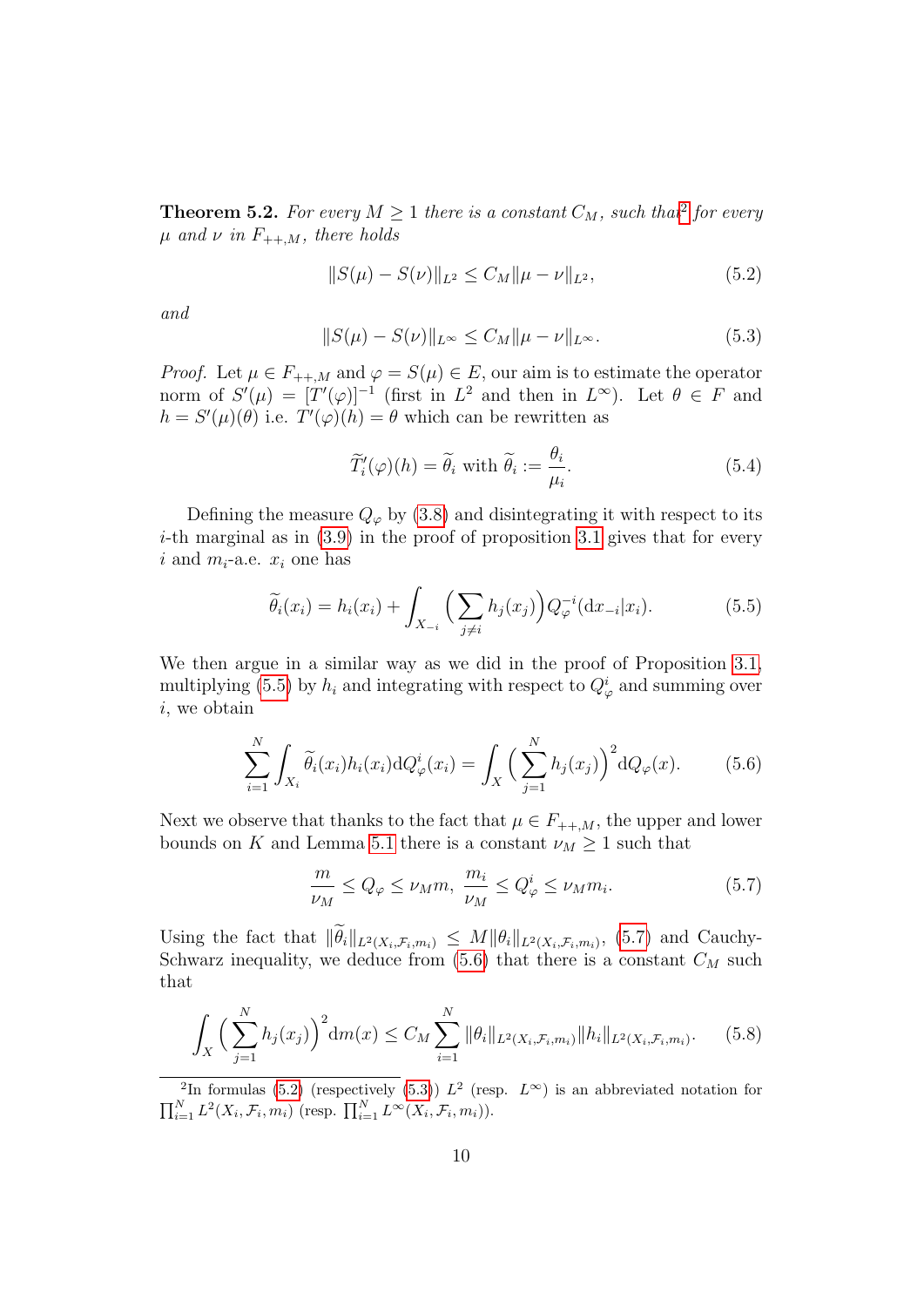Finally recall that since  $h \in E$  we have

$$
\int_X \Big(\sum_{j=1}^N h_j(x_j)\Big)^2 dm(x) = \sum_{j=1}^N \int_{X_j} h_j^2(x_j) dm_j(x_j) =: ||h||_{L^2}^2
$$

hence

<span id="page-10-3"></span>
$$
||h||_{L^{2}} = ||S'(\mu)(\theta)||_{L^{2}} \leq C_{M} ||\theta||_{L^{2}} \text{ i.e. } \sup_{\mu \in F_{++,M}} ||S'(\mu)||_{\mathcal{L}(L^{2})} \leq C_{M}. \quad (5.9)
$$

By the mean-value inequality [\(5.9\)](#page-10-3) immediately gives the Lipschitz in  $L^2$ estimate [\(5.2\)](#page-9-4).

As for a bound on the operator norm of  $S'(\mu)$  in  $L^{\infty}$ , we first observe that for some positive constant  $\lambda_M$  we have  $Q_{\varphi}^{-i} \leq \lambda_M m_{-i}$ , so that [\(5.5\)](#page-9-1) gives

$$
||h_i||_{L^{\infty}} \leq ||\widetilde{\theta}_i||_{L^{\infty}(m_i)} + \lambda_M \sum_{j \neq i} \int_{X_j} |h_j(x_j)| dm_j(x_j)
$$
  
\n
$$
\leq M ||\theta_i||_{L^{\infty}(m_i)} + \lambda_M \sqrt{N} ||h||_{L^2}
$$
  
\n
$$
\leq M ||\theta_i||_{L^{\infty}(m_i)} + \lambda_M \sqrt{N} C_M ||\theta||_{L^2}
$$
  
\n
$$
\leq C'_M ||\theta||_{L^{\infty}}
$$

where we have used Cauchy-Schwarz inequality in the second line and [\(5.9\)](#page-10-3) in the third one. This clearly implies [\(5.3\)](#page-9-5).

 $\Box$ 

Acknowledgments: G.C. is grateful to the Agence Nationale de la Recherche for its support through the project MAGA (ANR-16-CE40-0014).

### References

- <span id="page-10-0"></span>[1] Jean-David Benamou, Guillaume Carlier, Marco Cuturi, Luca Nenna, and Gabriel Peyré. Iterative Bregman projections for regularized transportation problems. SIAM Journal on Scientific Computing, 37(2):A1111–A1138, 2015.
- <span id="page-10-2"></span>[2] J. M. Borwein and A. S. Lewis. Decomposition of multivariate functions. Canad. J. Math., 44(3):463–482, 1992.
- <span id="page-10-1"></span>[3] J. M. Borwein, A. S. Lewis, and R. D. Nussbaum. Entropy minimization, DAD problems, and doubly stochastic kernels. J. Funct. Anal., 123(2):264–307, 1994.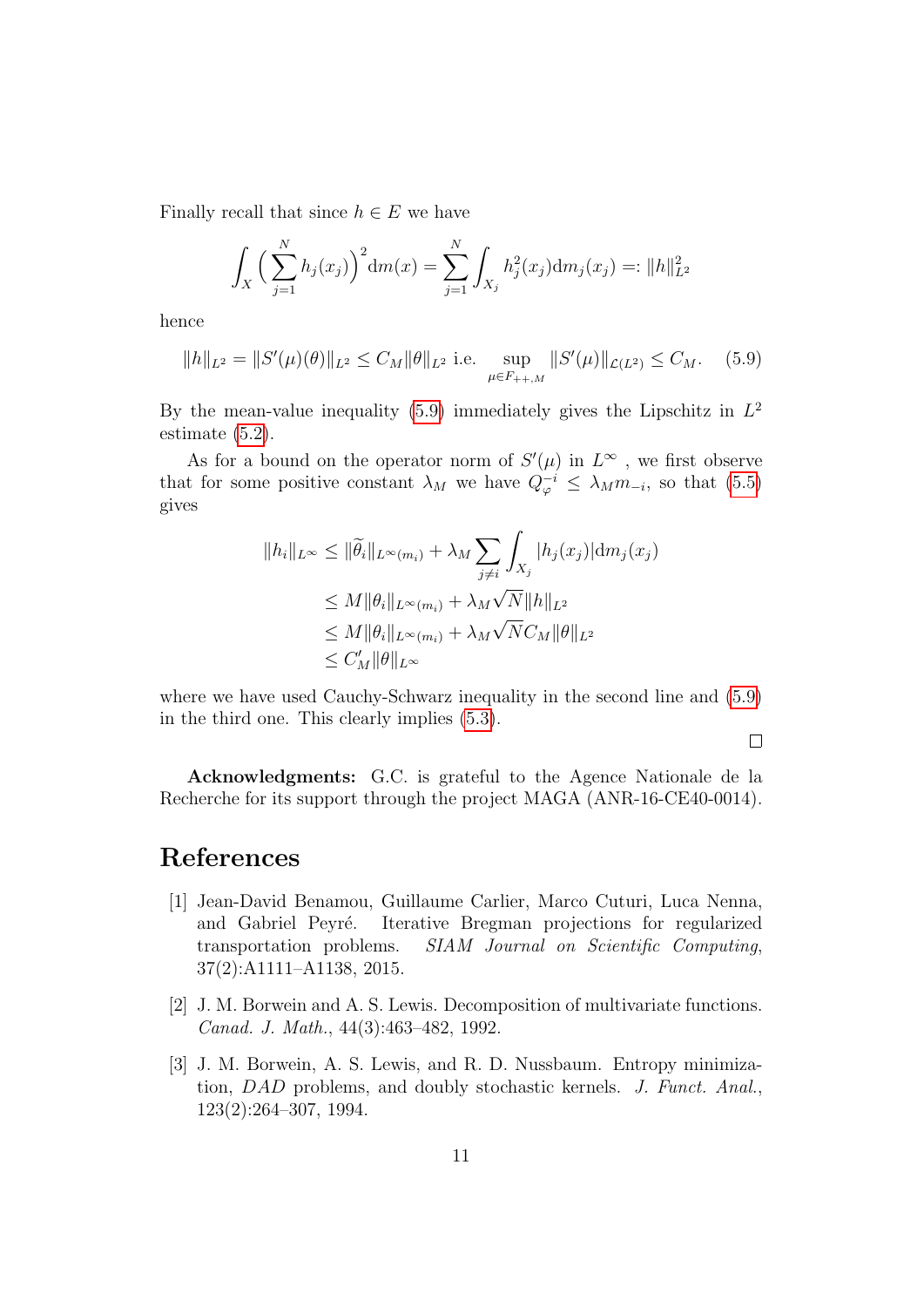- <span id="page-11-9"></span>[4] Haïm Brezis. *Analyse fonctionnelle*. Collection Mathématiques Appliqu´ees pour la Maˆıtrise. [Collection of Applied Mathematics for the Master's Degree]. Masson, Paris, 1983. Théorie et applications. [Theory and applications].
- <span id="page-11-8"></span>[5] Guillaume Carlier, Vincent Duval, Gabriel Peyré, and Bernhard Schmitzer. Convergence of entropic schemes for optimal transport and gradient flows. SIAM J. Math. Anal., 49(2):1385–1418, 2017.
- <span id="page-11-4"></span>[6] Marco Cuturi. Sinkhorn distances: Lightspeed computation of optimal transport. In Advances in Neural Information Processing Systems, pages 2292–2300, 2013.
- <span id="page-11-1"></span>[7] Simone Di Marino, Augusto Gerolin, and Luca Nenna. Optimal transportation theory with repulsive costs. In Topological optimization and optimal transport, volume 17 of Radon Ser. Comput. Appl. Math., pages 204–256. De Gruyter, Berlin, 2017.
- <span id="page-11-10"></span>[8] Steven G. Krantz and Harold R. Parks. The implicit function theorem. Birkhäuser Boston, Inc., Boston, MA, 2002. History, theory, and applications.
- <span id="page-11-7"></span>[9] Christian Léonard. Minimization of entropy functionals. J. Math. Anal. Appl., 346(1):183–204, 2008.
- <span id="page-11-5"></span>[10] Christian Léonard. From the Schrödinger problem to the Monge– Kantorovich problem. Journal of Functional Analysis, 262(4):1879– 1920, 2012.
- <span id="page-11-6"></span>[11] Christian Léonard. A survey of the Schrödinger problem and some of its connections with optimal transport. Discrete Contin. Dyn. Systems, A, 34(4):1533–1574, 2014.
- <span id="page-11-2"></span>[12] Brendan Pass. Multi-marginal optimal transport: theory and applications. ESAIM: Mathematical Modelling and Numerical Analysis, 49(6):1771–1790, 2015.
- <span id="page-11-0"></span>[13] Filippo Santambrogio. Optimal transport for applied mathematicians. Progress in Nonlinear Differential Equations and their Applications, 87. Birkhäuser/Springer, Cham, 2015. Calculus of variations, PDEs, and modeling.
- <span id="page-11-3"></span>[14] Erwin Schrödinger. Sur la théorie relativiste de l'électron et l'interprétation de la mécanique quantique. In Annales de l'institut Henri Poincaré, volume 2, pages 269–310, 1932.